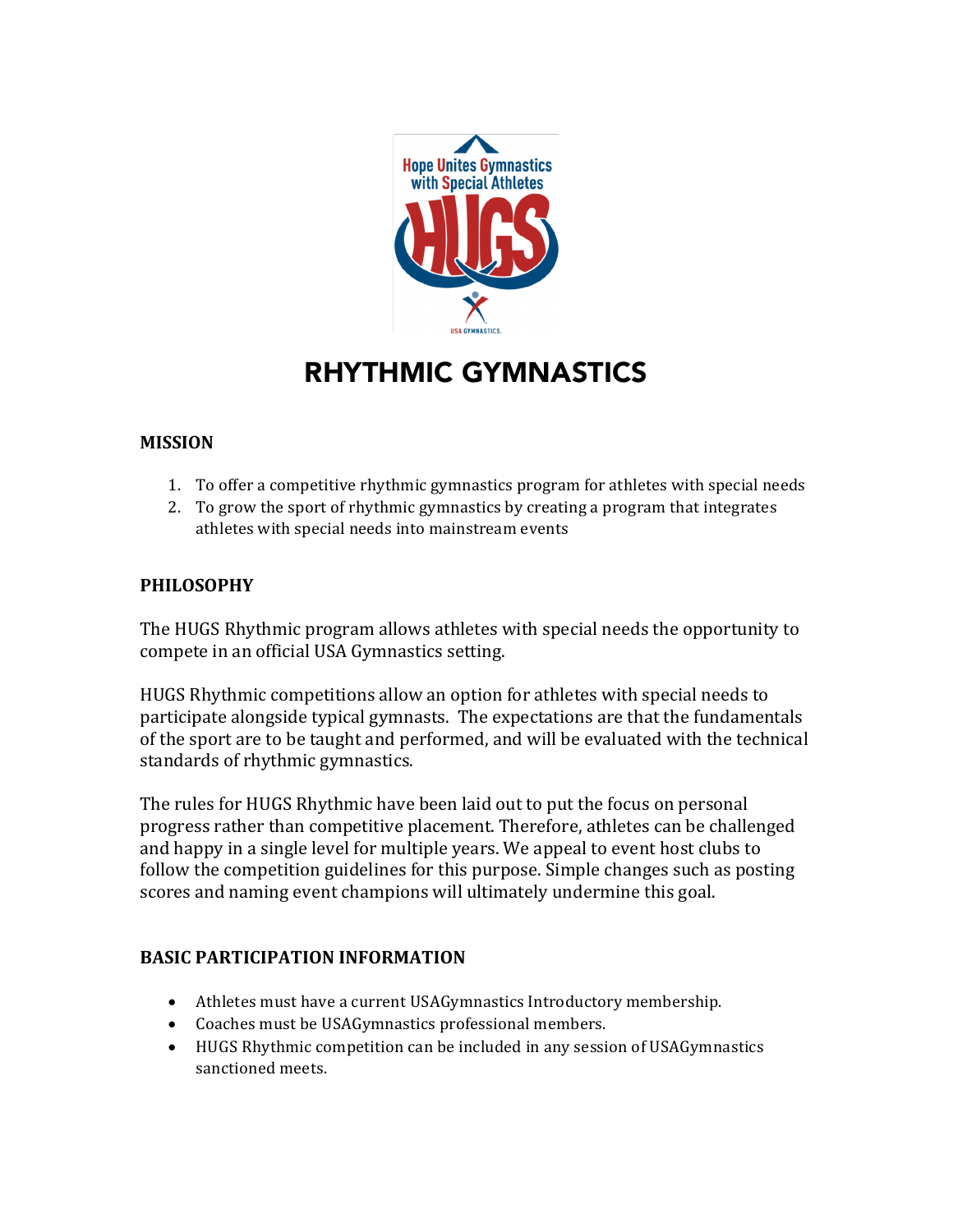Athletes may participate in up to 3 individual apparatus events and 2 group routines at a single competition. Price per entry is to be held at \$15 per individual routine and \$10 per athlete in each group apparatus routine. Therefore, the max entry fee for any single athlete will not exceed  $($15 \times 3) + ($10 \times 2) = $65$ .

Each team is encouraged to compete the TEAM FX Routine. Teams are allowed one routine per each 10 athletes they enter in the competition. Examples:

- A team has 5 athletes they may do one FX routine
- A team has 12 athletes they may do one routine with all 12 or 2 routines with 6 each, split 5 and 7, etc.
- A team has 25 athletes they may do three FX routines

The routine will be evaluated and receive achievement awards for the team, and will count as one of the 2 allowed group routines.

# **PARTICIPATION LEVELS**

HUGS Rhythmic will include 4 levels of individual competition. Group competition will not be divided by levels.

- BRONZE Level is for athletes who perform seated. Corresponds to Special Olympics Levels A and B.
- SILVER Level corresponds to Special Olympics Levels C and 1.
- GOLD Level corresponds to Special Olympics Levels 2 and 3.
- PLATINUM Level corresponds to Special Olympics Level 4.

UNIFIED GROUP - A unified group consists of athletes with and without disabilities. In a unified group, there may be an equal number of athletes with and without disabilities, or the majority of the group must be athletes with disabilities.

# **ROUTINE COMPOSITION REQUIREMENTS (top half of score sheet)**

- For specific composition requirements, refer to the score sheets for each level.
- It is at the coach's discretion which body and apparatus skills in each routine are listed for credit.
- At any level, athletes may perform the Special Olympics routines or optional choreography. If optional choreography is used for Bronze, Silver, or Gold levels, the maximum time is 1 minute. The maximum time for Platinum level routines is 1:30.

# **HUGS RHYTHMIC CATEGORIES (bottom half of score sheet)**

Categories are described generally on the score sheet. HUGS Rhythmic categories are intended to encourage variety, originality, risk and performance ability. Refer to the individual score sheets for each level